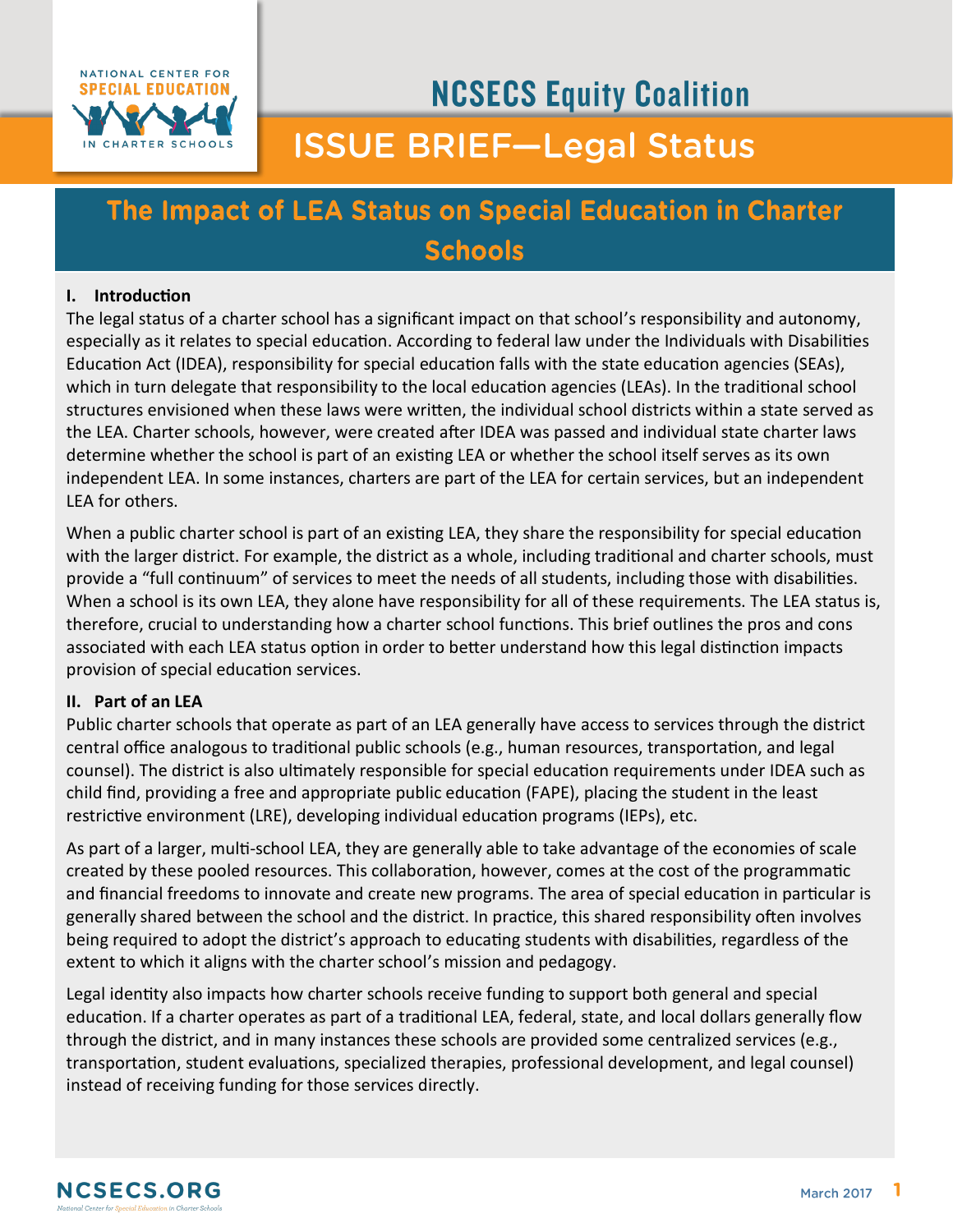This shared responsibility and lack of autonomy can create a disincentive for the charter school to embrace their responsibility for special education. A successful model requires careful thought and clear communication regarding which party is responsible for each aspect of special education. Additionally, accountability and proper incentives must be considered and implemented. The charter contract between the authorizer and school is an ideal place to capture these elements of consideration in writing. Building good relationships with the school board and special education office is also essential to successfully serving students with disabilities.

#### **III. Independent LEA**

Charter schools that operate as independent LEAs have increased autonomy that allows more room for innovation and creation of unique programs due to greater freedom in designing curricula, hiring teachers and staff, and implementing programs. However, these schools are also wholly responsible for providing students with disabilities a full continuum of services analogous to a multi-school district and must do so without the centralized resources and funding pool available to the larger districts.

Charters that are their own LEAs typically receive federal, state, and sometimes local dollars directly and have control over how they spend those funds. Similar to the challenges experienced by small rural districts, this autonomy can be challenging for smaller schools that must provide highly specialized and costly programs necessary to support students with disabilities, especially when serving those with more significant needs. Notably, challenges can be somewhat mitigated or amplified depending on the state funding levels, wherein charter schools in states such as Massachusetts or Washington, DC with a relatively high overall per-pupil allocation are in far better positions to allocate adequate funds to special education than states such as Nevada and Utah in which the per pupil allocation is significantly smaller.

Operating as an independent LEA can be challenging, as the risk of isolation is higher. Less idea sharing, lack of expertise regarding special education best practices and legal considerations, and lower economies of scale can create an island effect with little support from other entities. Independent charter LEAs can mitigate some of these challenges by seeking training, utilizing their SEA as a resource, connecting with parent groups, and seeking opportunities to pool resources in less traditional ways, such as special education collaboratives or coops, or considering alternative special education infrastructures.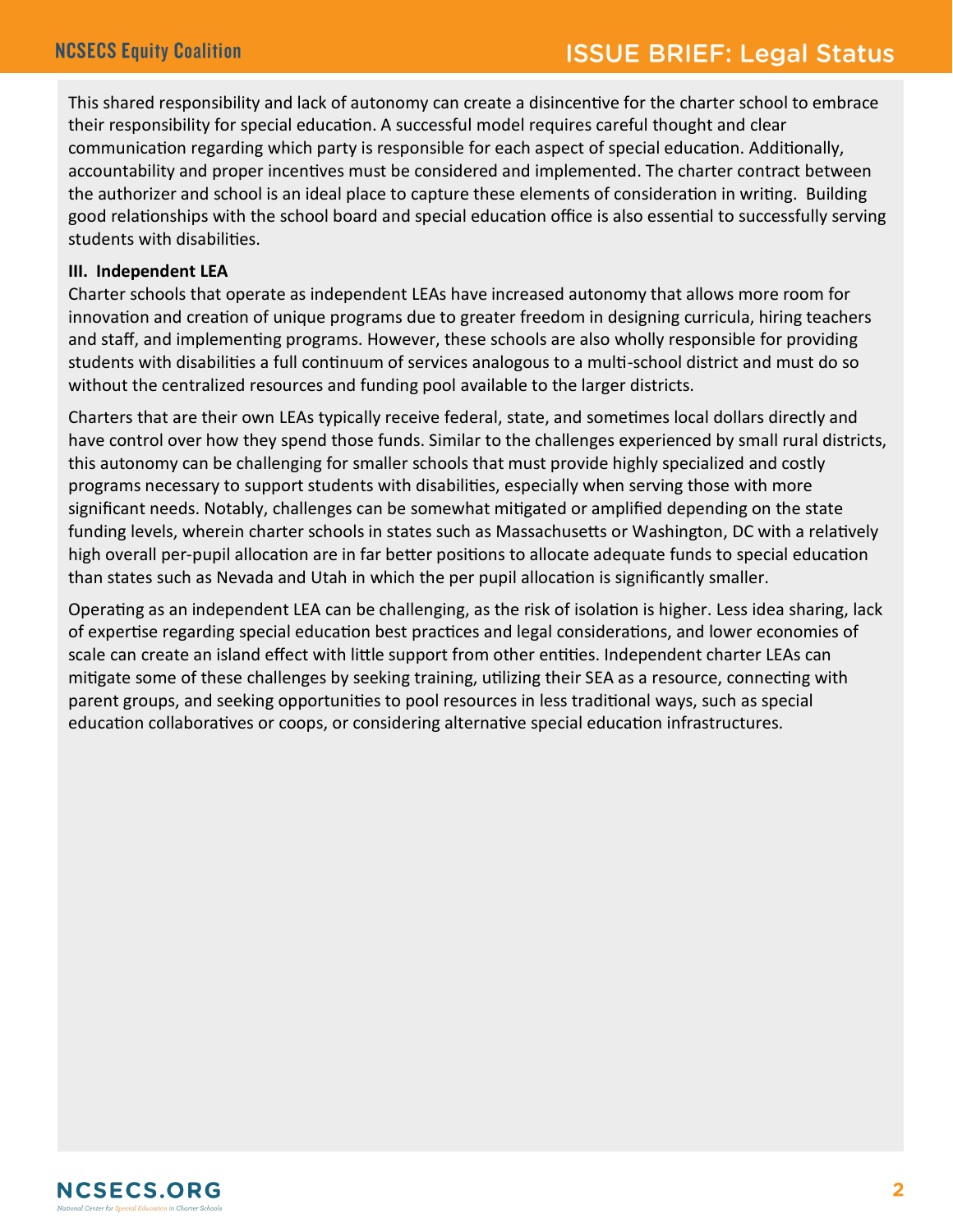# **IV. Charter School Legal Structures**

The matrix below summarizes the benefits and challenges associated with LEA status and outlines potential strategies for optimizing each.

|                           | <b>Pros</b>                                                                                                                                                                                                   | Cons                                                                                                                                                                                                                                                                                                                                                                                                                                                                                                          | Solutions/Implications/<br><b>Strategies</b>                                                                                                                                                                                                                                                                  |
|---------------------------|---------------------------------------------------------------------------------------------------------------------------------------------------------------------------------------------------------------|---------------------------------------------------------------------------------------------------------------------------------------------------------------------------------------------------------------------------------------------------------------------------------------------------------------------------------------------------------------------------------------------------------------------------------------------------------------------------------------------------------------|---------------------------------------------------------------------------------------------------------------------------------------------------------------------------------------------------------------------------------------------------------------------------------------------------------------|
| Independent<br><b>LEA</b> | • Greater freedom - more auton-<br>omy to innovate<br>• Receive state and federal funds<br>directly<br>• Autonomous decisions about<br>how to spend funds                                                     | • Greater responsibility $-e.g.,$ must<br>provide a full continuum of special<br>education services, even if they are<br>quite specialized and expensive<br>• Risk of isolation-limits idea sharing -<br>e.g., state can sue if they disagree<br>with IFA<br>• Risk of special education ignorance/<br>lack of access to special education<br>expertise<br>• Risk of misunderstanding liability $-$<br>LEA has complete responsibility<br>• Greater paperwork requirement to<br><b>State Education Agency</b> | • Seek training<br>• Use the State Education Agency as a<br>resource<br>• Pool resources with other schools<br>through collaboratives, coops or<br>other arrangements<br>• Connect with parent groups<br>• Consider capacity building<br>structures and partnerships                                          |
| Part of an<br><b>LEA</b>  | • Potential access to district's full<br>range of services and expertise<br>(HR, transportation, legal coun-<br>sel, etc.)<br>• Larger economies of scale<br>• Shared responsibility for special<br>education | • Lack programmatic and financial<br>freedoms - e.g. staffing and service<br>provision<br>• Shared responsibility means they<br>may have to adopt the district's<br>special education policies<br>• Dis-incentivizes schools from<br>accepting responsibility for special<br>education- it can be easier to just<br>say the district handles special edu-<br>cation                                                                                                                                           | • Important to define roles and<br>responsibilities in the charter con-<br>tract<br>• Responsibility/accountability must<br>be carefully thought through and<br>proper incentives/consequences<br>put in place<br>• Building relationships with school<br>boards and special education offices<br>is critical |

# **V. Challenges with The Current Legal Status Options**

There is no ideal legal status for charter schools given the current federal requirements for LEAs. Charter schools were created after IDEA and other relevant legislation was passed, and the laws therefore did not anticipate how they would fit into the structure. The result is a lack of clarity and confounding variables that allow for many potential LEA structures that differ significantly from state to state. There are pros and cons to both options, but each results in an attempt to retrofit charter schools into an existing structure that is not built to accommodate these autonomous public schools. This lack of an appropriate legal designation leads to challenges regardless of legal status in several areas:

- In many places, an authorizer or other non-district entity is designated at the LEA for a charter school, which creates resource and authority issues
- In some states, charters may not be able to join existing special education collaboratives or create their own, which prevents them from creating economies of scale
- The intersection of charter laws and existing state laws creates unforeseen challenges
- Many state laws lack clarity regarding LEA status
- There are instances of inconsistent legal identities within the same state based on different authorizers, which increases the confusion